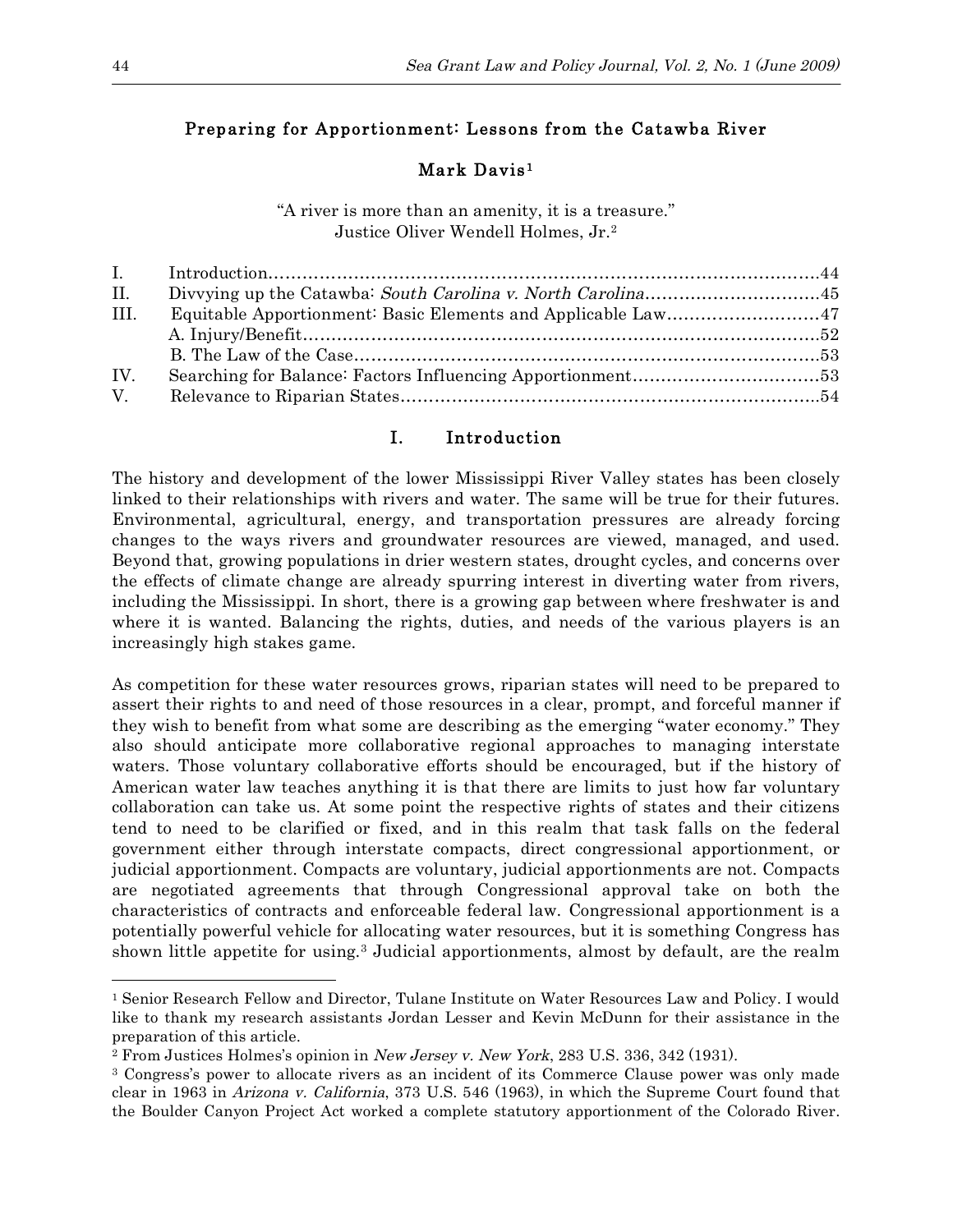where the thorniest conflicts over water are sorted out. These are creatures of equity and federal common law which makes their outcomes unpredictable and their initiation something of a gamble. But as conflicts over water heat up it is likely that judicial apportionment will be a gamble increasingly worth taking by some states. That certainly is what South Carolina concluded when it filed suit against North Carolina seeking an equitable apportionment of the Catawba River. The case, South Carolina v. North Carolina,<sup>4</sup> is currently pending before the Supreme Court of the United States, having been accepted by the Court as an original jurisdiction case.

The development and outcome of the case will be instructive to states well beyond the Carolinas as they consider how to frame and pursue their rights and interests to the waters of their interstate rivers, not the least of which would be the Mississippi River and its tributaries. If the prospect of apportioning rivers (by judgment or compact) was not intriguing enough, there is the very real prospect that multistate aquifers will be brought into the future mix as well.

# II. Divyying up the Catawba: South Carolina v North Carolina

The Catawba River rises in the mountains of western North Carolina flowing southward some two hundred miles into South Carolina where it joins the Wateree River and later the Santee River before ultimately reaching the sea north of Charleston. As rivers go, the Catawba River is not one of our most storied. It has not been etched into American consciousness through songs and poems. Painters have been less attentive to it than they have to the Hudson, the Ohio, and even the Delaware Rivers. And the struggles to control and manage it have not been as iconic as those over the Mississippi, Missouri, and Colorado Rivers.

The river may not be famous, but it is an important river. Important to the communities, including the City of Charlotte, that depend on it for their water supply. Important to growing communities that see it as a future source of water supply. Important to the power plants that depend on it as a source of cooling water. Important to those who care about the health of our nation's rivers.<sup>5</sup> And important to anyone interested in the rules by which America's water resources will be apportioned and prioritized in the future.

Prior to that time it was often assumed (based in part on earlier U.S. Supreme Court precedent, specifically Hudson County Water Co. v. McCarter, 209 U.S. 349 (1908) and Kansas v. Colorado, 206 U.S. 46, 85-95 (1907)) that state-owned waters were beyond the reach of federal control except for protecting and promoting navigation and to equitably determine the rights of states to intrastate resources. See, e.g., DAN TARLOCK, LAW OF WATER RIGHTS AND RESOURCES § 10:28.

<sup>4</sup> U.S. Supreme Court case number 06-138, Original. An electronic docket for this case is available at http://www.mto.com/sm. The orders and other proceedings referred to in this paper pertaining to this case are available on that website.

<sup>5</sup> The conservation organization American Rivers named the Catawba-Wateree River as the most endangered river in America in 2008. See AMERICAN RIVERS, AMERICA'S MOST ENDANGERED RIVERS (2008), available at

http://www.americanrivers.org/assets/pdfs/mer-past-reports/MER\_Report2008optb969.pdf (last visited June 12, 2009).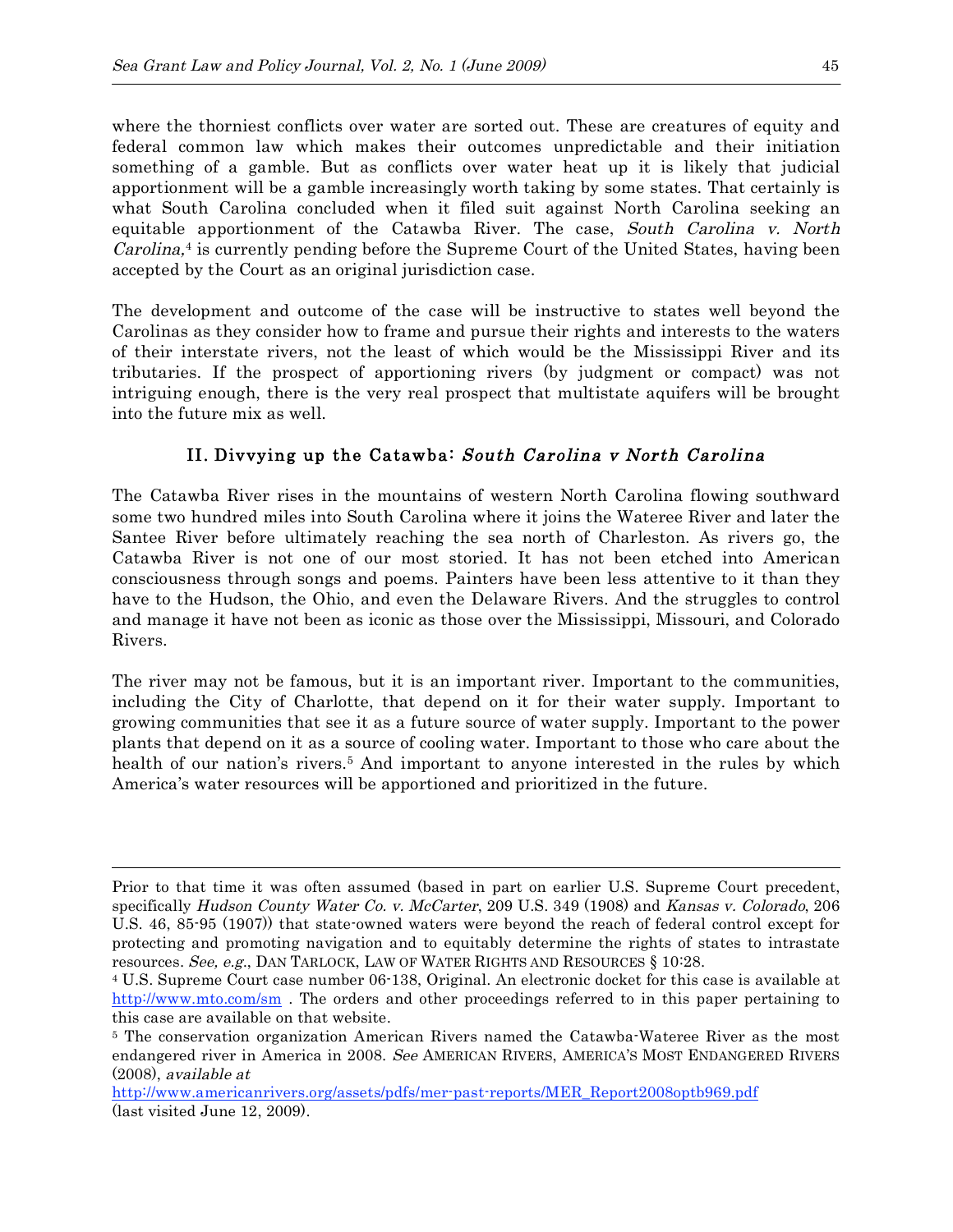The case was filed by South Carolina after efforts to reach a negotiated multi-state compact to govern the management of the river failed. In its petition, South Carolina asks the Supreme Court to use its equitable powers to allocate the river between the two states.

At the heart of the dispute is the impact of transferring water from the Catawba River to a separate river basin. <sup>6</sup> In 1991, North Carolina promulgated the Interbasin Transfer Statute, allowing for the withdrawal of surface water from one river basin and its subsequent discharge into another river basin. Under the statute, if the transfer meets or exceeds 2,000,000 gallons of water per day, then a permit must be issued by the North Carolina Environmental Management Commission (EMC). Any transfers less than this amount are implicitly authorized, at least in the view of South Carolina, without any approval or oversight. In making its determination to grant a permit, the EMC must consider the necessity, reasonableness and beneficial effects, among other things, of the transfer with regard to North Carolina's interests. <sup>7</sup> Importantly, there is no provision requiring an assessment of the impacts upon a downstream state, even during times of drought when a North Carolina interbasin transfer from the Catawba River is likely to limit the amount available to users downstream in South Carolina.

The suit was filed in June of 2007 and a Special Master, Kristin Linsley Myles, was appointed to administer the case. The case has been divided into two phases. Phase I will focus on whether South Carolina can show that it has been harmed. Assuming harm is established in Phase I, Phase II will address the issue of equitable apportionment of the River.

Adding to the importance (not to mention the color and complexity) of the case is the inclusion of three defendant interveners and the interplay between the apportionment case and the ongoing Federal Energy Regulatory Commission (FERC) relicensing process of the eleven reservoirs owned and operated by Duke Energy Carolinas, LLC (Duke Energy) on the Catawba.8 The decision of the Special Master to allow the City of Charlotte, the Catawba River Water Supply Project, and Duke Energy to intervene breaks new legal ground that could significantly affect the way equitable apportionment cases are framed and conducted. The question of whether the interventions were properly granted is now pending before the Supreme Court based on exceptions filed by the State of South Carolina.9 The issue of who can and cannot be parties to apportionment suits will be discussed in more detail a bit later in this article. At this point, the important point to keep

<sup>6</sup> Most notably the North Carolina Environmental Management Commission has issued permits to the Charlotte-Mecklenburg Utilities and the Cities of Concord and Kannapolis to transfer up to a total of 43 million gallons of water per day from the Catawba. Unsurprisingly, North Carolina's view of the situation is different. While not denying that there have been reductions in the flow of the Catawba, North Carolina argues that they are caused by severe drought conditions rather than any acts on its part. See, First Interim Report of the Special Master, South Carolina v. North Carolina, No. 138, Original, at 5-6, (Nov. 25, 2008.)

<sup>7</sup> N.C. GEN. STAT. § 143-215.22L(k).

<sup>8</sup> Six of these reservoirs are located in North Carolina, four are in South Carolina, and one is located on the border between the two states. Id. at 3.

<sup>9</sup> Exceptions of the State of South Carolina to the First Interim Report of the Special Master were filed in the Supreme Court of the United States on February 13, 2009. These exceptions have been supported by the United States in an amicus curiae brief filed with the Court in February of 2009.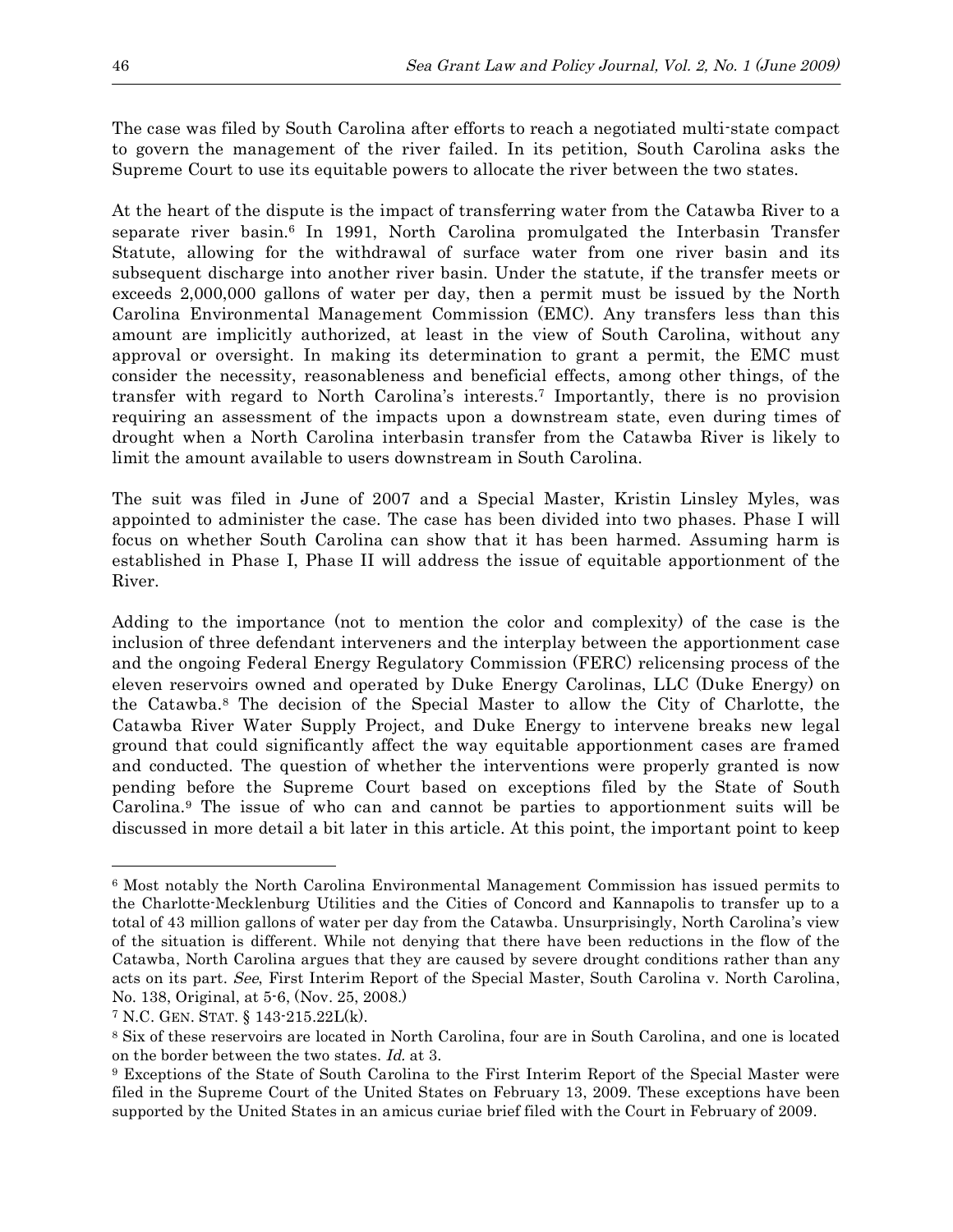in mind is that there is no cookbook for how these cases develop and are decided. These are complex cases that touch many interests and that can, and do, turn on the facts and circumstances of each case and the interplay and evolution of state and federal laws. Regardless of how the Court rules on the exceptions and final merits of this case, the value of this case to other riparian states will lie in its instructive qualities as to the elements of an equitable apportionment case in today's world, particularly in the eastern half of the United States. 10

### III. Equitable Apportionment: Basic Elements and Applicable Law

Equitable apportionment is a doctrine of federal common law that governs disputes between states over their respective rights to use interstate streams (and arguably other interstate waters).11 The U.S. Supreme Court has original jurisdiction over these cases by virtue of Article III, §2 cl. 2 of the U.S. Constitution.

Whether the Court accepts an apportionment case is a matter of discretion, not of right.<sup>12</sup> Traditionally, the Court has taken these cases only sparingly, with its first decision coming only in 1907.13 Between 1945 and 1982, no equitable apportionment decisions were issued.14 There are several reasons for this reluctance, including a preference for resolving multistate disputes in other forums, concerns about undercutting the immunity afforded to states by the Eleventh Amendment against suits brought by citizens of other states, as well as concerns about ripeness. There is also the simple truth that these are complex cases that do not often lend themselves to the clear cut sort of dispute resolutions that judicial proceedings tend to favor.15

Needless to say, this is tricky territory for the Court to enter. While there are no hard and fast rules that govern the Court's decision to take and rule on a case, there are three principles that seem to consistently stand behind the Court's actions:

<sup>&</sup>lt;sup>10</sup> The Supreme Court has been very sparing in exercising its authority and discretion in taking and ruling on equitable apportionment cases and other original jurisdiction cases. See, Utah v. U.S., 394 U.S. 89 (1969). Since the 1930s the overwhelming preponderance of equitable allocation jurisprudence has dealt with water disputes in western states which largely jettisoned riparian legal theory in favor of various versions of the prior appropriation doctrine for establishing and prioritizing water use rights.

<sup>11</sup> Colorado v New Mexico, 459 U.S. 176 (1982).

<sup>&</sup>lt;sup>12</sup> The Court also has broad discretion over how an equitable apportionment case is shaped by controlling who may be a party to the action and the range of disputes issue to be considered. For a broader discussion of Court's discretion in original jurisdiction cases, see V.L. McKusick, Discretionary Gatekeeping: The Supreme Court's Management of Its Original Jurisdiction Docket Since 1961, 45 ME. L. REV. 185 (1993).

<sup>13</sup> Kansas v. Colorado, 206 U.S. 46 (1907).

<sup>&</sup>lt;sup>14</sup> See, Tarlock, supra note 3, at  $\S 10:19$ .

<sup>&</sup>lt;sup>15</sup> This point was candidly made by the Court in *Colorado v. Kansas* where Justice Robert wrote "The reason for judicial caution in adjudicating the relative rights of States in such cases is that, while we have jurisdiction of such disputes, they involve the interests of quasi-sovereigns, present complicated and delicate questions, and due to the possibility of future change of conditions, necessitate expert administration rather than judicial imposition of hard and fast rule." 320 U.S. 383, 391 (1943).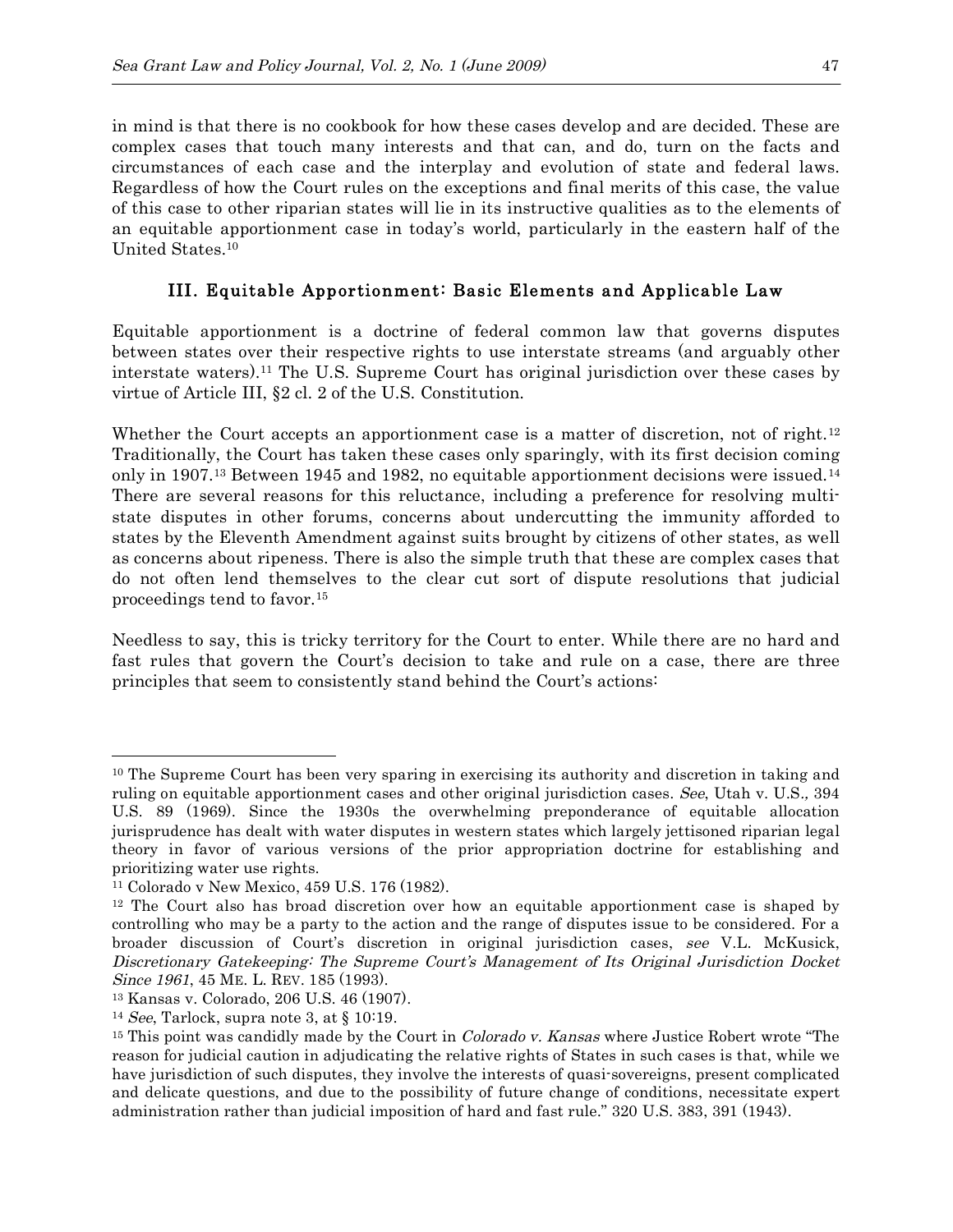- 1) There must be a bona fide dispute over interstate water between two or more states;<sup>16</sup>
- 2) The injury to the petitioning state must be serious and clearly established;<sup>17</sup> and
- 3) All riparian states have the right to a "fair share" of an interstate stream and are viewed as equals in the eyes of the Court.18

Historically, the Court has shown a degree of permissiveness in allowing states to file equitable apportionment suits, allowing the facts of the dispute and the evidence of injury to be developed before a Special Master. That permissiveness has not translated into relaxation of the strict standards that must be met to win one these suits. But what are those standards? Perhaps the best way to approach that question is by considering the following questions.

What Waters are Subject to Apportionment? At the core of all equitable apportionment cases is a dispute among riparian states over some interstate water. Traditionally, this has meant surface streams and their tributaries. Whether it also applies to disputes over interstate groundwater is presently not resolved, though the better view is that it does.19

Whose Party is It? (Bringing and Defending Apportionment Actions). Only states, as quasisovereigns, have the right to seek apportionment. The right does not extend to political subdivisions nor to the citizens of a state. As discussed earlier, the Eleventh Amendment prohibits citizens of one state from suing another state in federal court. This can be a troublesome matter where water disputes are concerned since, invariably, what is at stake are the water uses or planned uses of a petitioning state's citizens. To permit a state to merely channel the claims of those citizens would effectively undermine the Eleventh Amendment, clearly not something to be countenanced.

On the other hand, the well-being of a state is clearly tied to the uses to which its citizens put that state's waters. To deny states an effective means of redressing injuries to the waters relied on by its current and future citizens would undermine the role of states as quasi-sovereigns and trustees of public resources and public health and welfare, which is not something to be lightly countenanced.

A solution to this dilemma has been found in the doctrine of parens patriae. Under this doctrine, the Court has allowed states in their quasi-sovereign status to bring original

<sup>&</sup>lt;sup>16</sup> It is clear that the Court requires more than the abstract assertion of a right by a state or the advancement of the interests of a state's citizens who are mere users of water. In Kansas v Colorado, the Court in rejecting Kansas's petition noted that it was not enough to assert some technical right to water but rather one that would produce actual benefits to offset the negative impacts on Colorado. 185 U.S. 125 (1907) (analyzed in Colorado v Kansas, 320 U.S. 383, 385 (1943)). The need for a case to involve state interest beyond those of its citizens is attributable in part to preventing apportionment suits from serving as the equivalent of a class action suit that would otherwise be barred by the Eleventh Amendment. For a more thorough discussion of these points, see Tarlock, supra note 3, §§ 10:7-10:14.

<sup>17</sup> See, e.g., Connecticut v Massachusetts, 282 U.S. 660 (1931)

<sup>18</sup> See, e.g., Kansas v. Colorado, 206 U.S. 46, 100 (1907); Connecticut v. Massachusetts, 282 U.S. 660, 670 (1931); Colorado v. Kansas, 320 U.S. 383, 385 (1943). See also, Tarlock, supra note 3, § 10:2.  $19$  *Id.* at § 10:6.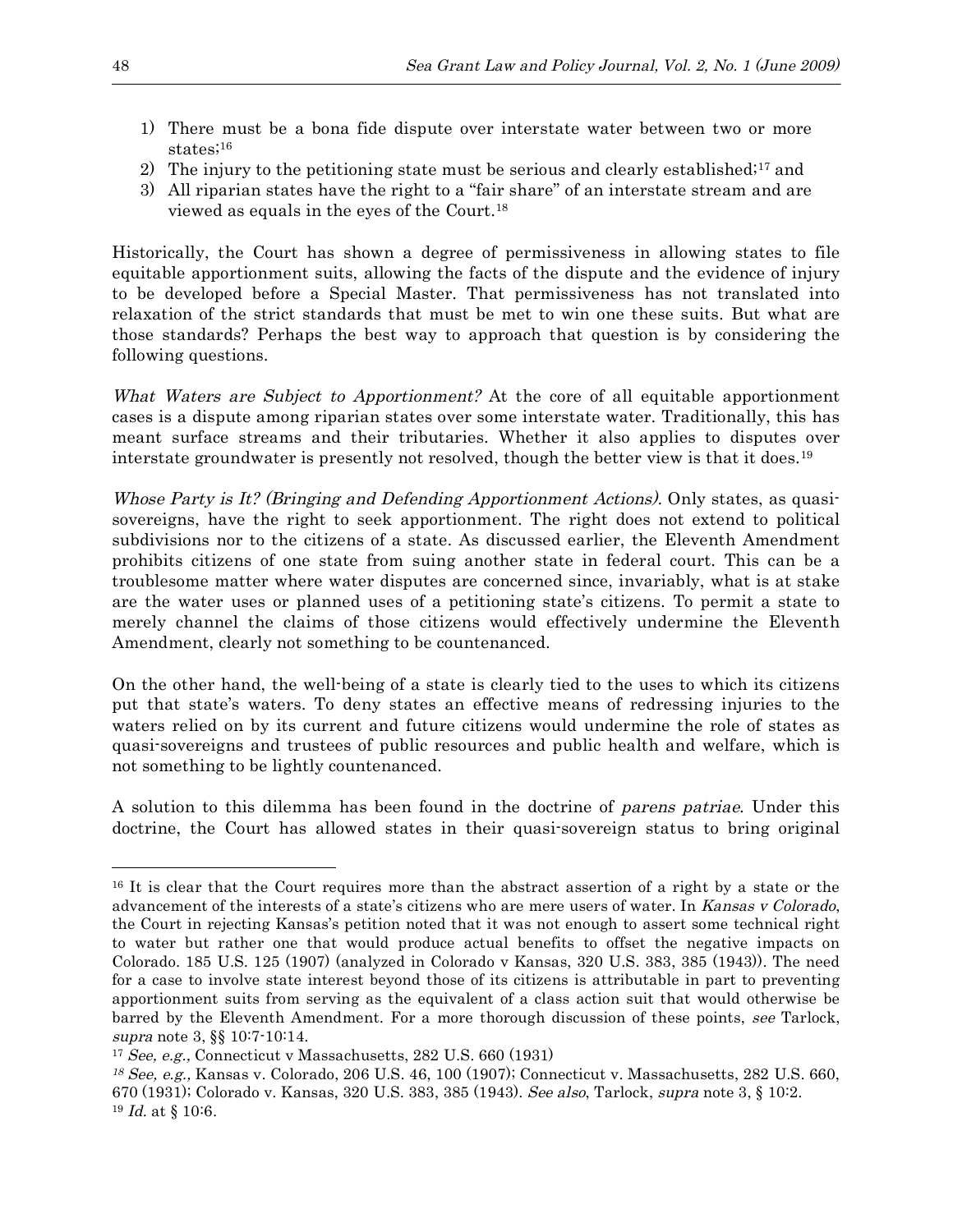jurisdiction actions based on the premise (some might say the fiction) that the state is asserting broader interests of all the state's citizens over and above and beyond those of the users of the disputed water.20 These would include the broader interests of all of the state's citizens and future generations. They can also include a state's duties and interests as a trustee of its natural resources.<sup>21</sup> Because a state is presumed to be representing the interests of all of its citizens, political subdivisions and private persons are not allowed to be plaintiffs in an equitable apportionment action.

None of this should be taken to mean that political subdivisions and private persons cannot be parties to an equitable apportionment action. They can be named as defendants or intervene as defendants but the simple fact is that no interventions have ever been allowed in an equitable apportionment suit, until now (with the exception of Indian tribes).<sup>22</sup>

The issue of when a non-state party may be joined or allowed to intervene is confused and controversial for several reasons. First, because equitable apportionment cases are considered to involve "unique interests" of sovereign states.23 Second, because under the doctrine of parens patriae states are presumed to be representing—and binding—the interests of the state and all of its citizens, the Court has been reluctant to open the doors to additional parties. This is both for reasons of administrative convenience and out of deference to the quasi-sovereign status of the states. Clearly, the Court has refused their participation when it was based solely on their status as a "mere user" of water.<sup>24</sup> The general rule for intervention was set forth in the case of New Jersey v. New York<sup>25</sup> in which the Court found that intervention by non-state persons (whose state is already a party to the action) may be appropriate if that person can meet the burden of showing:

- 1) It has a compelling interest at stake in its own right;
- 2) That compelling interest is apart from the party's interest in the class with all other citizens and creatures of the state; and
- 3) That interest is not properly represented by the state.

In articulating these standards (and in denying intervention by the City of Philadelphia in the process), the Court made clear its reluctance to create the potential for intramural disputes between a state and certain of its citizens and political subdivisions. It also sought to avoid the inevitable flood of intervention requests if one non-state interest was admitted.

 $20$  See, New Jersey v. New York, 345 U.S. 369 (1953) (citing Kentucky v. Indiana, 281 U.S. 163 (1930)).

<sup>&</sup>lt;sup>21</sup> The nature and application of the doctrine is best described by Justice Holmes in Georgia v. Tennessee Copper Co., 206 U.S. 230, 237 (1907).

<sup>22</sup> See, Arizona v. California, 460 U.S. 605 (1983).

<sup>&</sup>lt;sup>23</sup> "Unique interests" have been described by the Court as those that would be settled by treaty or force between sovereigns. Because states have yielded their treaty- and war-making sovereignty to the federal government, the states are accorded a degree of deference in pursing their interstate disputes in the realm that the Constitution as left to them, that rises above a mere question of local private rights. See, e.g., Colorado v. New Mexico, 467 U.S. 310, 316 (1984), Kansas v. Colorado, 206 U.S. 46, 98 (1907), and Wyoming v. Colorado, 286 U.S. 494, 508-509 (1932).

<sup>24</sup> This standard for exclusion was made clear in the Court's refusal to allow Philadelphia to intervene in an apportionment case over the Delaware River to which the State of Pennsylvania was already an intervening party. See, New Jersey v. New York, 345 U.S. 369, 373 (1953). <sup>25</sup> 345 U.S. 369 (1953).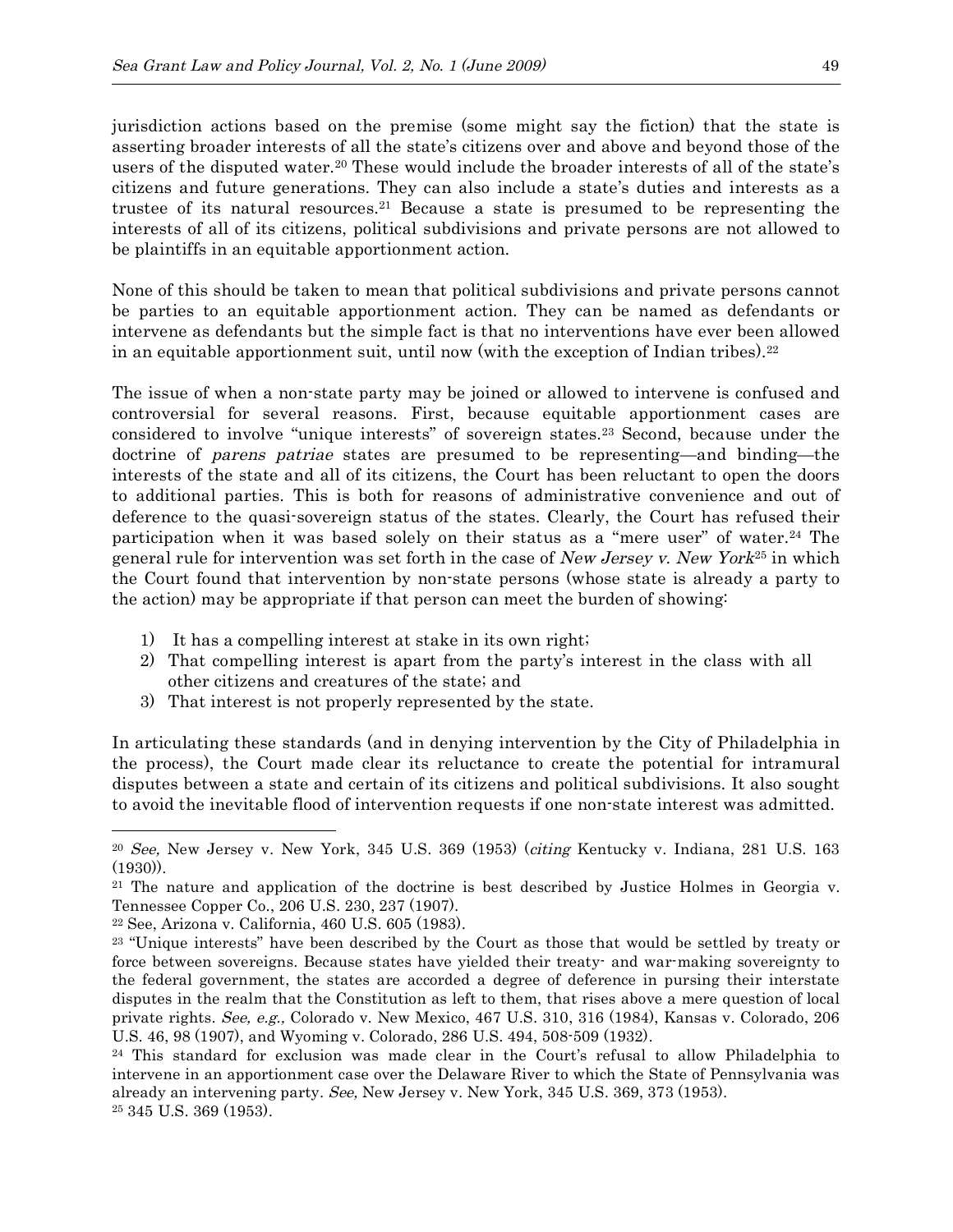Perhaps the most straight-forward situations in which non-state persons have been allowed to be parties are cases in which a political subdivision such as a city are joined as defendants to an action in such a way as to be subordinate to the state-defendant and where it is effectively the agent of the state in conducting the activity that gave rise to the complaint. The most notable example of this is the forced joinder of New York City in New Jersey v. New York.<sup>26</sup> In that case the proposed diversion that gave rise to New Jersey's objection was planned and would be executed by New York City. This "authorized agent of injury" doctrine does not trigger any Eleventh Amendment concerns and is so clearly defined that it would not seem to run afoul of any of the other reasons that weigh against allowing non-state persons to be parties. That fact that New York City was forcibly joined as a defendant distinguishes it from cases in which cities and other political subdivisions have sought to participate by intervention, but that does not necessarily mean that the outcome would be different. The question of whether an "authorized agent of injury" would be allowed to intervene as easily as being forced to join is apparently an open one, though the Special Master in the case is clearly of the mind that there is distinction between an "agent of injury" who is named or joined in an action and one who seeks to intervene.

In granting three interventions in the Catawba case, the Special Master has squarely raised the question of when intervention is permissible and what it takes to meet the New Jersey v. New York standard. Reduced to its essence, at stake is whether there is a stricter standard for non-state entities to be part of an equitable apportionment case than of other original jurisdiction cases and what the terms "compelling interest" and "not properly represented by the state" really mean in this context.

To the question of whether the standards for intervention in equitable apportionment cases are higher than in other original jurisdiction cases, the Special Master answers "no."27 In the First Interim Report to the Court she notes, and discusses at some length, the Court's history of allowing non-state entities to intervene in other original jurisdiction matter (boundary disputes, interstate taxation cases). She also acknowledges that the Court has never permitted private persons or non-sovereign entities, including municipalities, to intervene in an equitable apportionment case, but concludes that does not matter and that if anything the Court's precedents establish that non-state entities may intervene in appropriate circumstances.28

In counter point, South Carolina and the United States contend that the intervention standards in equitable apportionment cases are indeed different because the nature of the disputes and the interests asserted are different when states are asserting the collective

 $26$  *Id.* 

<sup>&</sup>lt;sup>27</sup> First Interim Report, *supra* note 6, at 24. Even if there are not different standards, the baseline rule as set forth by the Court is that ordinarily individuals have no right to intervene in original actions in the Supreme Court. See, U.S. v Nevada, 412 U.S. 534 (1973).

<sup>&</sup>lt;sup>28</sup> First Interim Report, *supra* note 6, at 24. In reaching this conclusion the Special Master seems to answer a question that is not at issue. There is no debate that the Court has allowed non-state entities to intervene in original jurisdiction cases under appropriate circumstance. The real question is what are those appropriate circumstances and are there differences between different types of original jurisdiction questions.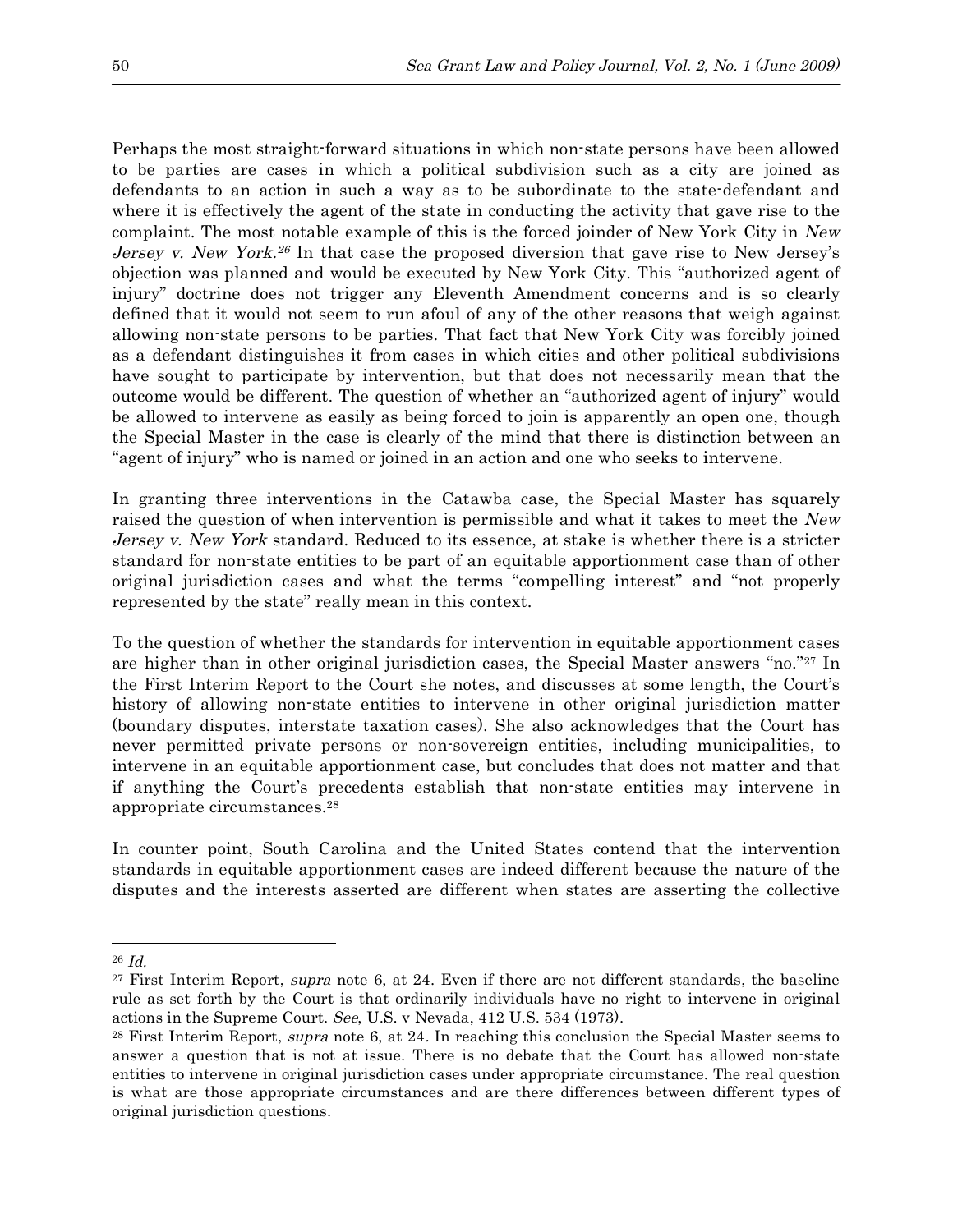interests of its citizens (and thus binding those citizens) than when they are asserting rights akin to private rights. 29

As to the matter of what it takes to meet the New Jersey v. New York standards, the Special Master had to contend with the fact that there were no clear definitions of what a "direct stake" is, what constitutes a "compelling interest," or what constitutes inadequate representation of those interests by a state. Borrowing heavily from the body of all original jurisdiction cases, the Special Master confected four rules that she applied to rule on the intervention motions.30 Under her four rules, intervention may be appropriate when:

- 1) The non-state entity is the instrumentality authorized to carry out the wrongful conduct or injury for which the complaining state seeks relief. (This is "agent of injury" standard articulated in New Jersey v. New York);
- 2) The non-state entity has an independent property that is directly implicated or is a substantial factor in the original dispute;
- 3) The non-state entity otherwise has a "direct stake" in the outcome of the action;  $31$ or
- 4) The presence of the non-state entity, together with one or more of the above circumstances, would advance the full exposition of the issues in the case.

Whether these rules are a fair interpretation of the New Jersey v. New York standards or a new test altogether is a matter open to debate and is being disputed by South Carolina. Regardless of the outcome of that dispute, the Special Master's analysis of the three interveners' interests is at least instructive as to what sort of stake a non-state entity will need to have if it is to have any chance of intervening.

In the cases of the City of Charlotte and Catawba River Supply Water Project, the Special Master found that as recipients of Catawba River water under the interbasin transfers complained of by South Carolina, they are in the same situation as New York City in New Jersey v. New York. In short, they are agents of injury and this gives them a compelling interest in the case.32

Duke Energy's situation is different. It is not transferring water out of the Catawba basin nor is it using transferred water. It does however effectively control the flow of the Catawba River through its reservoir system and the flow requirements contained in its federal license. Accordingly, the Special Master concluded that the outcome of the appropriation action would directly affect Duke Energy's management of the River's flows. That direct stake combined with a certain commonality of factors being considered in Duke's FERC relicensing process would, in the Master's view, foster a "full exposition of the issues" in the

 $29$  See, e.g., Brief for the United States as Amicus Curiae in Support of Plaintiff's Exceptions, South Carolina v. North Carolina, No. 138 Original, at 10 (Feb. 20, 2009) (citing Wyoming v. Colorado, 286 U.S. 494, 508-509 (1932).

<sup>30</sup> See, First Interim Report, supra note 6, at 20-21.

<sup>31</sup> The Special Master explains that the term "direct stake" should be construed in the context of the Court's original actions as she has discussed them in her Report. It is hard to see how this rule adds any helpful guidance since the Special Master herself acknowledged on page 19 of her Report that "there is little precedent for what type of "direct stake" will suffice.

<sup>32</sup> Id. at 26-27.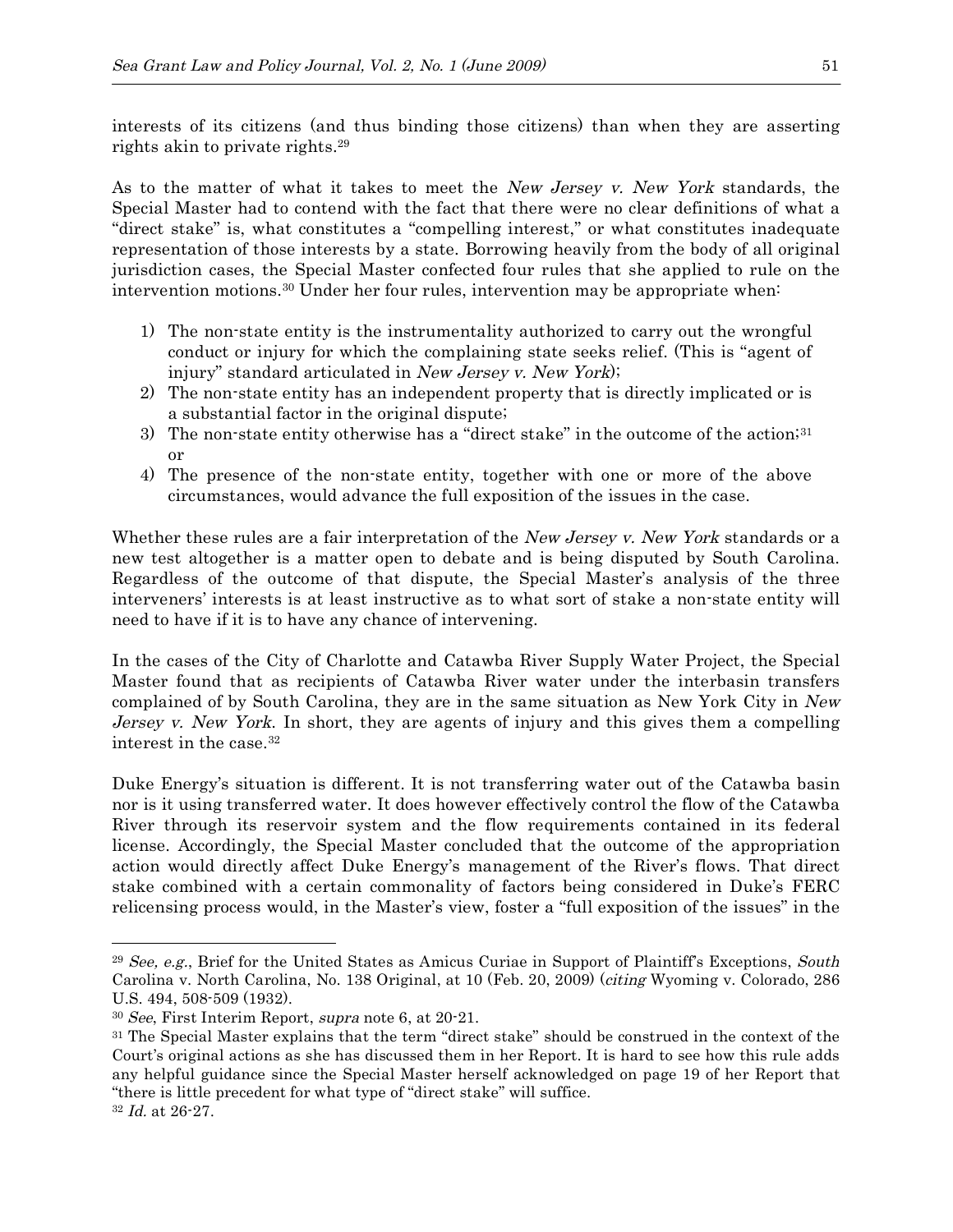case.33 Based on those factors, and the application of the third and forth rules articulated by the Special Master, Duke Energy was allowed to intervene.

The point of this discussion is not intended to be exhaustive nor conclusive. Indeed, given the pending nature of Catawba case, it cannot be. Rather, it should be taken as instructive as to the complex and compelling nature of the rights and interests of states and non-state actors where water is concerned. The conditions that drove the parties to litigate the apportionment of the Catawba are not unique to it. Increasing demand for fresh water, the need to manage and maintain instream flows, and the shifting role of water in energy, transportation, agricultural, and environmental policy clearly suggest that such disputes will become more common. The strains can already be seen on the Apalachicola, Tennessee, Missouri, and Mississippi Rivers where the balancing of equities and interests only become more challenging.

## A. Injury/Benefit

Convincing the Court to accept an equitable apportionment case is one thing. Proving an injury or benefit sufficient to warrant apportionment is quite another. The history of apportionment cases clearly shows that the Court will take and rule on hard cases but it is also clear that the Court will not intervene to control the conduct of any state unless the harm to another state's rights/interests is serious and clearly established.<sup>34</sup> Proving an injury is easier said than done and the apportionment battlefield is littered with the dismissed complaints of states that could not meet the burden.

There is no formula for meeting the injury test. The nature of the injury can vary from case to case. Among those that have been alleged are injuries to property, navigation, water quality, and fisheries.35 Irrespective of the nature of the alleged injury, no apportionment decree will be issued unless the petitioning State can show by clear and convincing evidence that the injury to it from not apportioning the water is clear and substantial.36

In cases in which apportionment is sought by a State proposing to divert water (as opposed to the more common Catawba-like situation in which a downstream state seeks apportionment to prevent or respond to an upstream state's water diversion) the nominal defendant state has the burden of showing that the diversion would cause substantial injury to it. If that burden is met, it becomes the petitioning state's burden to show that the diversion should nonetheless be allowed. According to the Court, this would require a showing by clear and convincing evidence that the benefits to the diverting state would substantially outweigh the harms to other state(s).<sup>37</sup>

 $33$  *Id.* at 30.

<sup>34</sup> See, e.g., Connecticut v. Massachusetts, 282 U.S. 660 (1931), Colorado v. New Mexico, 459 U.S. 176 (1982), Idaho v. Oregon, 462 U.S. 1017 (1983).

 $35$  See, e.g., Connecticut v. Massachusetts, 282 U.S. 660 (1931).

<sup>36</sup> Idaho v. Oregon, 462 U.S. 1017 at 1027 (1983).

<sup>37</sup> See, Colorado v. New Mexico, 459 U.S. 176, 188 n 13 (1982) and Colorado v. New Mexico, 467 U.S. 310 (1984).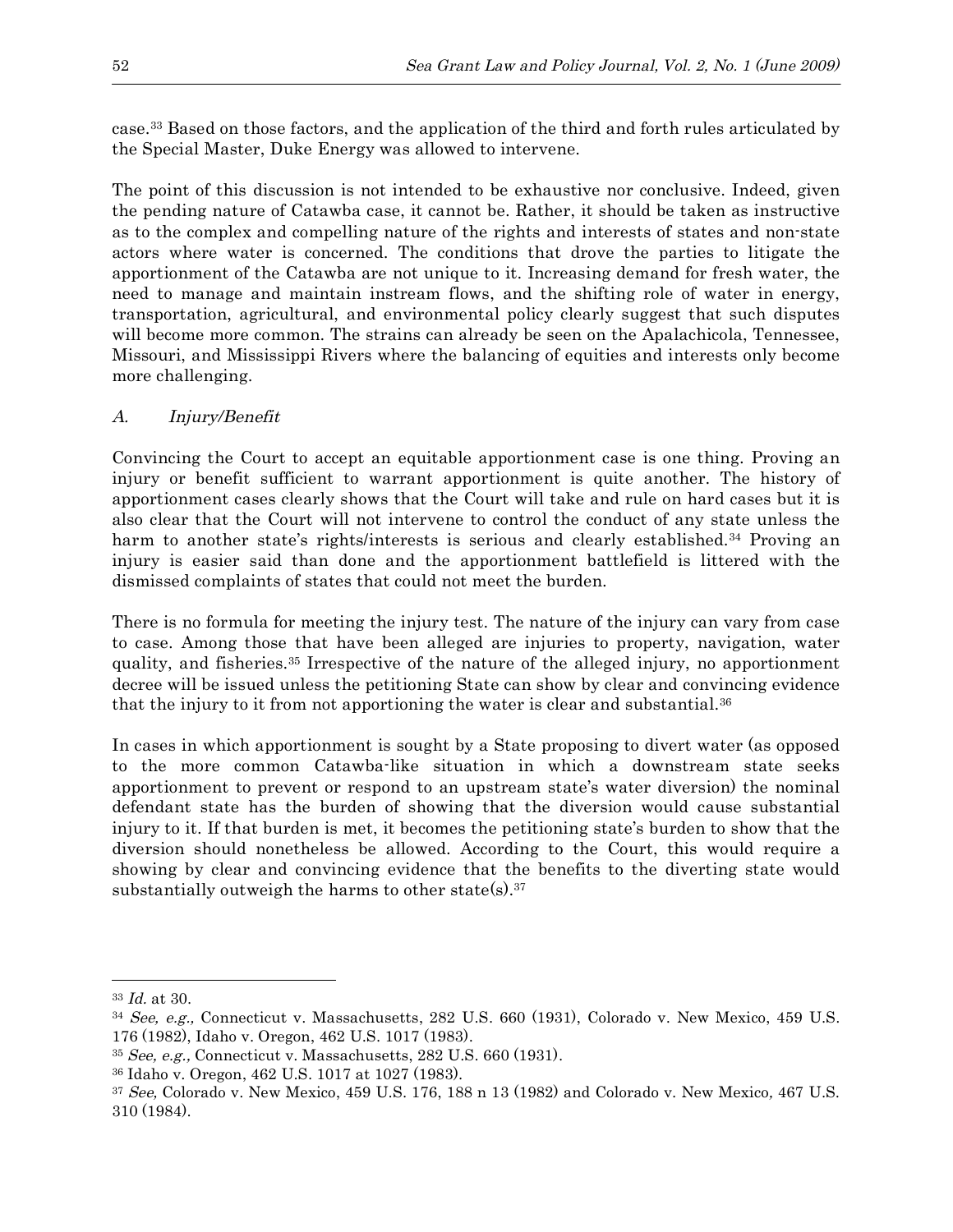#### B. The Law of the Case

In deciding these cases, the Court is not bound by state laws. Rather, these cases are determined based on equitable principles and tenets of federal common law. It is clear from jurisprudence that while all affected states have equal rights before the Court it does not follow that they are entitled to an equal share of the river at stake.<sup>38</sup> This means the Court will balance the relative benefits, injuries, and interests of the states in reaching a decision.

While state law is not binding, it may play a role in shaping the Court's decision. In the Catawba case, the Special Master noted that the "Court has consistently held that state law, and water uses authorized by state law, are to be considered and weighed as the circumstances require."39 This has been particularly true with regard to disputes between states that share a common approach to dealing with water. For example, in disputes between two states that follow the prior appropriation doctrine for defining and prioritizing water rights, the Court generally will work within that tradition and place a premium on protecting established uses.40 This convention is both a natural rule of convenience and rooted in the doctrine of estoppel, thus guarding against states complaining against one another about that which they themselves allow under their laws.<sup>41</sup>

### IV. Searching for Balance: Factors Influencing Appor tionment

The purpose of equitable apportionment is not to rectify some past harm but to deal with present harm and prevent future injuries to the complaining state. <sup>42</sup> In deciding if and how to apportion a waterway, the Court considers any number of factors. History or priority of use has traditionally been one, but so are physical and climatic conditions, the rate and character of water use, return flows, the availability of storage water, the effects of wasteful use, and the respective benefits or harms of limiting flows or diversions.43

The selection and weighing of factors can vary from case to case and time to time. The importance of maintaining instream flows for navigation purposes has long been recognized. The value of maintaining flows to maintain or enhance ecosystems has not traditionally gotten much attention in these balancing tests,44 but that could be very different today with the greater state and national emphasis on wetlands, fisheries, endangered species, and managing for sea level rise.

There are, however, two factors that deserve special mention because of the attention they have been given by the Court. The first is the impact on drinking water and domestic water supply. The second is the conservation of water.

<sup>38</sup> E.g., Connecticut v. Massachusetts, 282 U.S, 660 (1931).

<sup>&</sup>lt;sup>39</sup> First Interim Report, *supra* note 6, at 37; see also, Tarlock, *supra* note 3, at § 10:15.

<sup>&</sup>lt;sup>40</sup> Wyoming v. Colorado, 259 U.S. 419 (1922); see also Tarlock, supra note 3, at § 10:17.

 $41$  *Id.* 

<sup>42</sup> Idaho v. Oregon, 462 U.S. 1017 (1983).

<sup>43</sup> See, e.g., Nebraska v. Wyoming, 325 U.S 589 (which also makes clear these factors are illustrative and not exhaustive) and Idaho v. Wyoming, 462 U.S. 1017 (1983).

<sup>44</sup> The Court was unconvinced about the risk of material injury to fisheries and water quality, particularly in light of the competing benefits in Connecticut v. Massachusetts, 282 U.S. 660 (1931) and Wisconsin v. Illinois, 281 U.S. 179 (1930).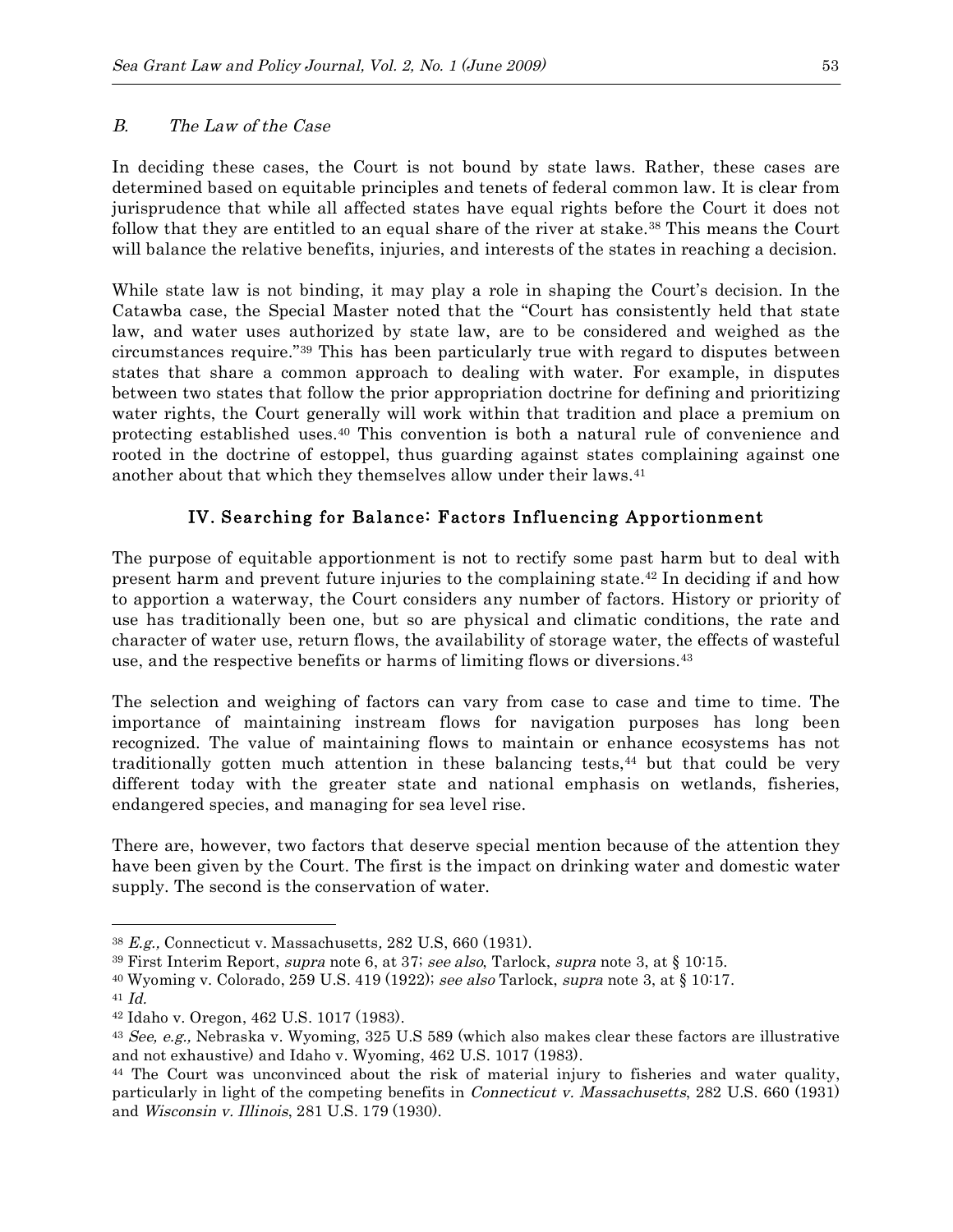Previous Supreme Court decisions have held that drinking water and domestic water supply are the highest value uses of water.<sup>45</sup> Though that rule is not determinative of a given case (particularly in the face of more recent federal legislation granting special emphasis on protecting endangered species and ecosystems), it is clearly a weighty and compelling factor.

Likewise the importance of conserving and augmenting water supplies has been stressed with increasing frequency by the Court in its apportionment decisions. Central to the Court's approach to equitably apportioning water is the tenet that water should not be wasted and that it will only protect rights to water that are reasonably required and applied.46 Indeed, the Court has gone beyond using this as factor in balancing equities to imposing an affirmative duty on states to conserve and augment the flows of interstate streams. 47

This really should not be terribly surprising. It is fundamentally an application of the equitable maxim that to get equity one must do equity. Nonetheless the number of states that have lost before the Court at least in part because of this lack of conservation should be taken to heart as a cautionary note, particularly in the eastern states less steeped in tradition of viewing water as scarce and rivers as a treasure.<sup>48</sup>

## V. Relevance to Riparian States

The days of easy water in America are over. We are in a new era in which water scarcity is not a regional or occasional problem but a fundamental reality. It is an era in which in the conservation and allocation of water will touch every community and shape the development of communities and economies. It is an era long predicted but not long planned for. And it is an era that our present legal regimes and public policies are poorly suited to deal with. This is particularly true for those states with the riparian law traditions, especially those states in the Mississippi River valley which are both dealing with the challenges of meeting their own water needs and contending with the growing pressure to move water from to their watershed to other less water rich areas. For those states, the Catawba is a dress rehearsal for a show that will soon take to the road.

The case demonstrates both the increasing value placed on water and its increasing scarcity. It also offers a reminder of the complexity of the issues at stake and elements and burdens of proof that will shape the winners and losers in these emerging water wars.

In the near future these states should anticipate contending with one or more efforts to divert or allocate interstate rivers. Indeed, it is increasingly likely that these disputes will expand from competitions over interstate streams to interstate aquifers. The outcome of those cases (and the well-being of the respective states) will turn on how well those states are able to articulate and defend their rights and interests and, when necessary, prove how their interests would be imminently harmed or benefited by a diversion or allocation of

 $45 \text{ See.}$  e.g., Connecticut v. Massachusetts, 282 U.S. 660 (1931).

<sup>46</sup> Colorado v. New Mexico, 459 U.S. 176 (1982).

 $47$  *Id.* 

<sup>48</sup> See, Colorado v. Kansas, 320 U.S. 383, 394 (1943)